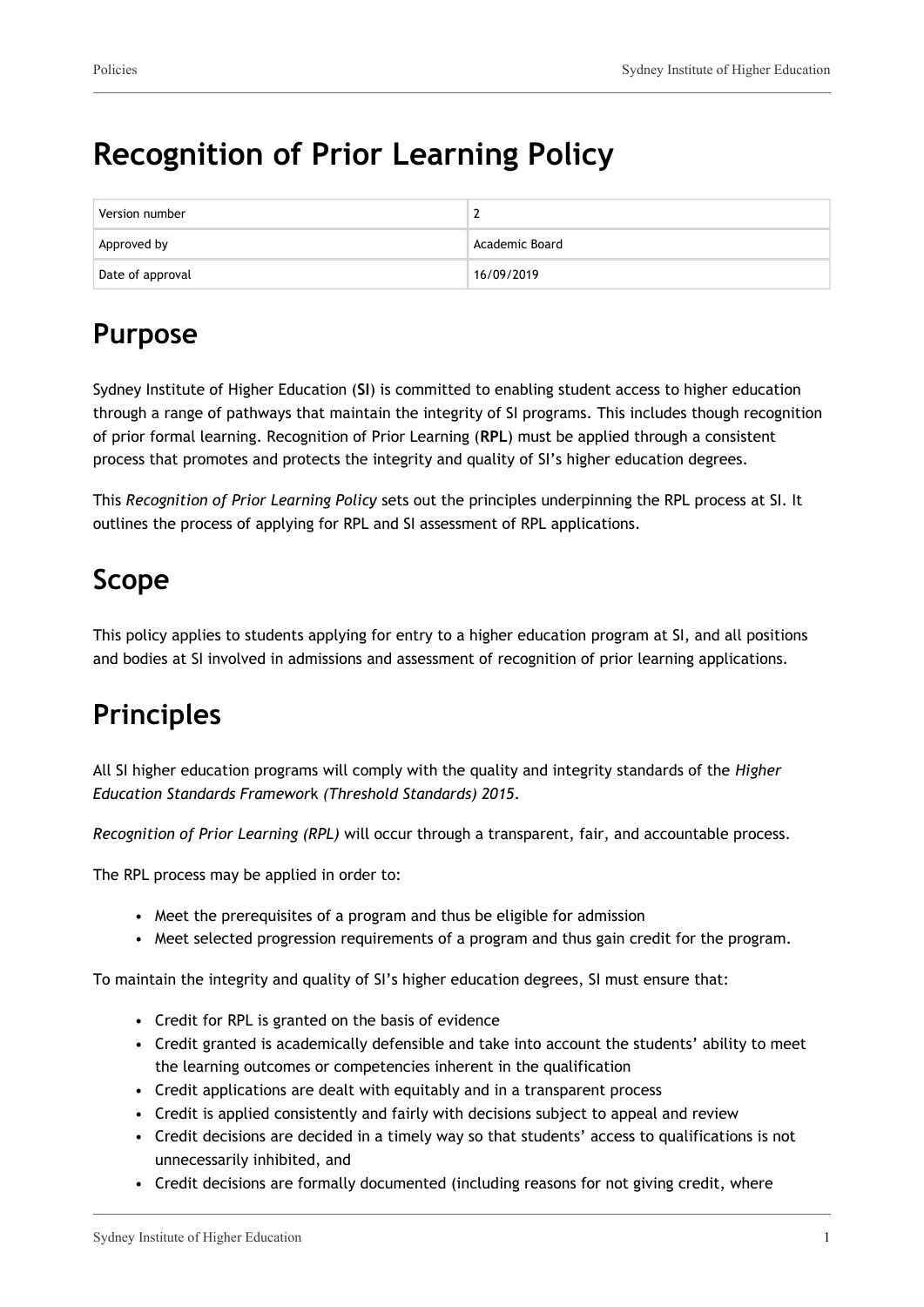#### applicable)

Credit will only be granted if

- Granting credit will not disadvantage the student in terms of achieving the program learning outcomes and
- the integrity of the program of study and the qualification is maintained

The RPL process does not guarantee entry into a program at SI.

SI reserves the right not to recognise part or all of a student's prior learning where it is not deemed equivalent, or where the transfer is prohibited by degree accreditation rules.

Were certified documents are required, these documents must be certified in accordance with SI's *Certification Guidelines.*

### **Procedures**

#### *RPL Applications*

• Recognition of Prior Learning applications should demonstrate prior study in a relevant field. The prior study must be from an accredited Australian Higher education institution or a foreign institution listed in the AEI NOOSR Country Education Profiles.

Requests for credit must include copies of academic transcripts and any other documentation required by SI.

SI will not consider requests for credit that do not include the required information and documentation.

When applying for credit based on formal learning, students must complete all required forms and provide:

- an AQF qualification testamur issued by an accredited institution, or
- an official academic transcript issued by an accredited institution, or
- a statement of attainment issued by an accredited institution, or
- an overseas qualification issued by an institution listed in the AEI NOOSR Country Education Profiles, and
- a syllabus copy detailing the learning outcomes and assessments of the unit(s) undertaken.

All supporting documents must be in English and be certified copies unless SI sights the original.

#### *Assessing RPL applications*

The *Admissions Committee* is a permanent committee, consisting of the Dean and the relevant Program Director for each program. The *Admissions Committee* will assess the application using only the information provided in the application, or provided by the prospective student on request. The *Admissions Committee* shall maintain a register of prior decisions which it shall consult for the means of ensuring consistency of decisions.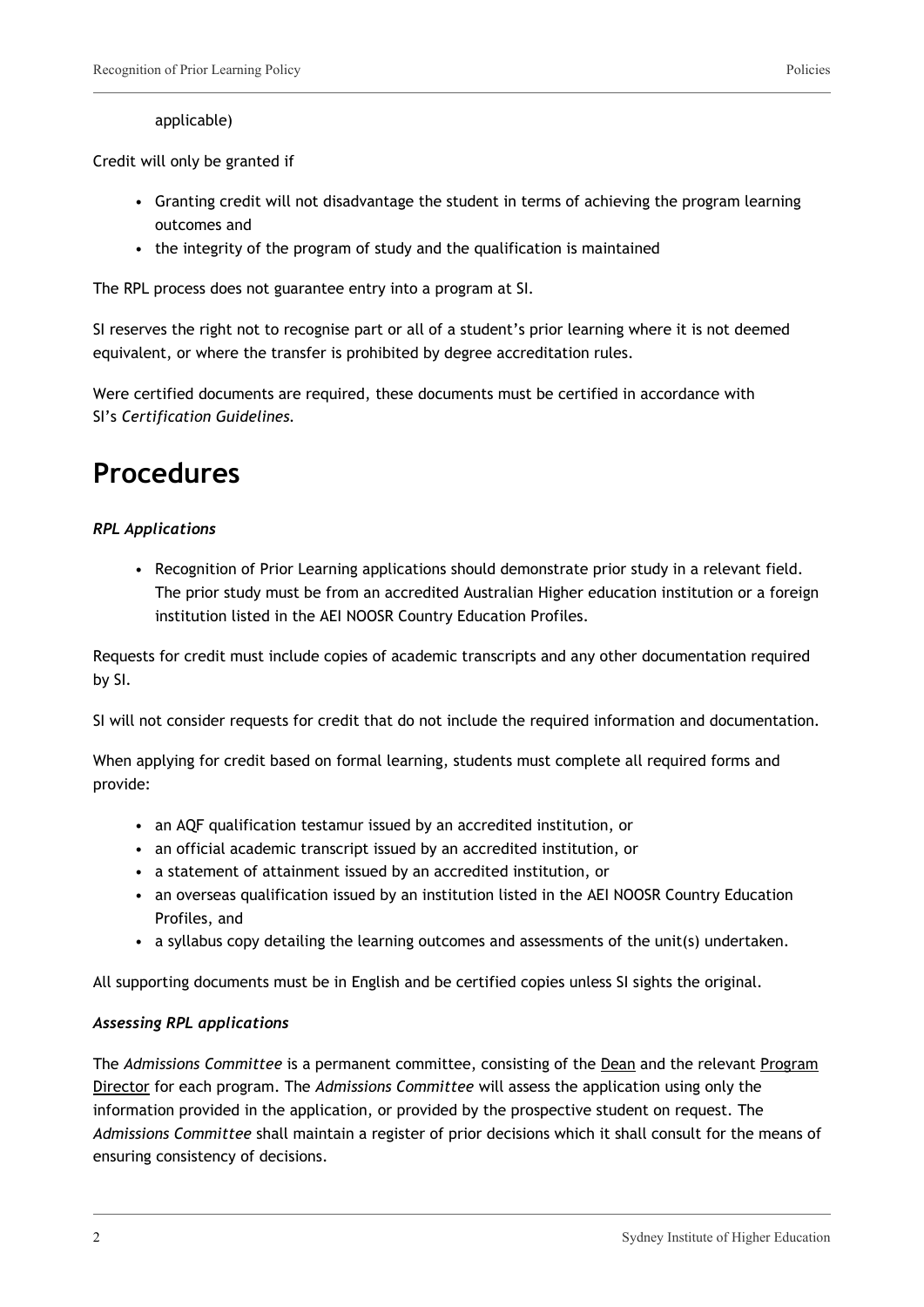Credit will be awarded based on equivalency of successfully completed prior formal learning to one or more units within a qualification, taking into account all of the factors listed under Principles.

The final decision will be recorded and stored in accordance with the *Data and Records Integrity Policy.*

Students will be advised, in writing, of the outcome of their application within 10 working days of their application. If an application is rejected, either entirely or in part, the notification to the student will include the reasons for not awarding credit and the avenues they may take to appeal the decision.

#### *Rescinding Credit*

Credit granted to a student may be rescinded:

- At the request of the student
- Where an error has been made in assessing the application
- Where the documentation provided by the applicant has been shown to be incomplete, misleading or invalid (in which case the relevant misconduct policy may apply)

#### *Limits to Credit granted*

- Credit will only be awarded for whole units. SI will not grant credit for partial units.
- Where credit is granted on the basis of formal learning, the total value of credit granted cannot exceed the total credit value of the original units.
- Credit will only be granted where the prior learning is relevant.
- Credit will only be granted where the prior learning has been completed within the previous seven years.
- Credit will not be granted for more than half the program.
- The Dean may approve advanced standing beyond the limit prescribed here, providing there is an academic rationale consistent with the principles of this Policy. This includes instances where another provider ceases to deliver a qualification and SI agrees to teach those students to completion.

#### *Effect of award of credit*

When approved, the credit will be transferred to specified units within the qualification and recorded as *CRDT-TRANS (credit transfer)*.

Credit recognises that the student has achieved equivalent unit learning outcomes. Credit can be used to meet pre-requisite requirements in other units of study.

#### *Appeals*

Students may appeal the decision made regarding their application for RPL in accordance with the *Student Complaints and Appeals Policy.*

### **Policy Implementation and Monitoring**

The *Academic Board* delegates responsibility for the day-to-day implementation of this policy to the Student Administration Coordinator, working with the *Admissions Committee*. The *Admissions*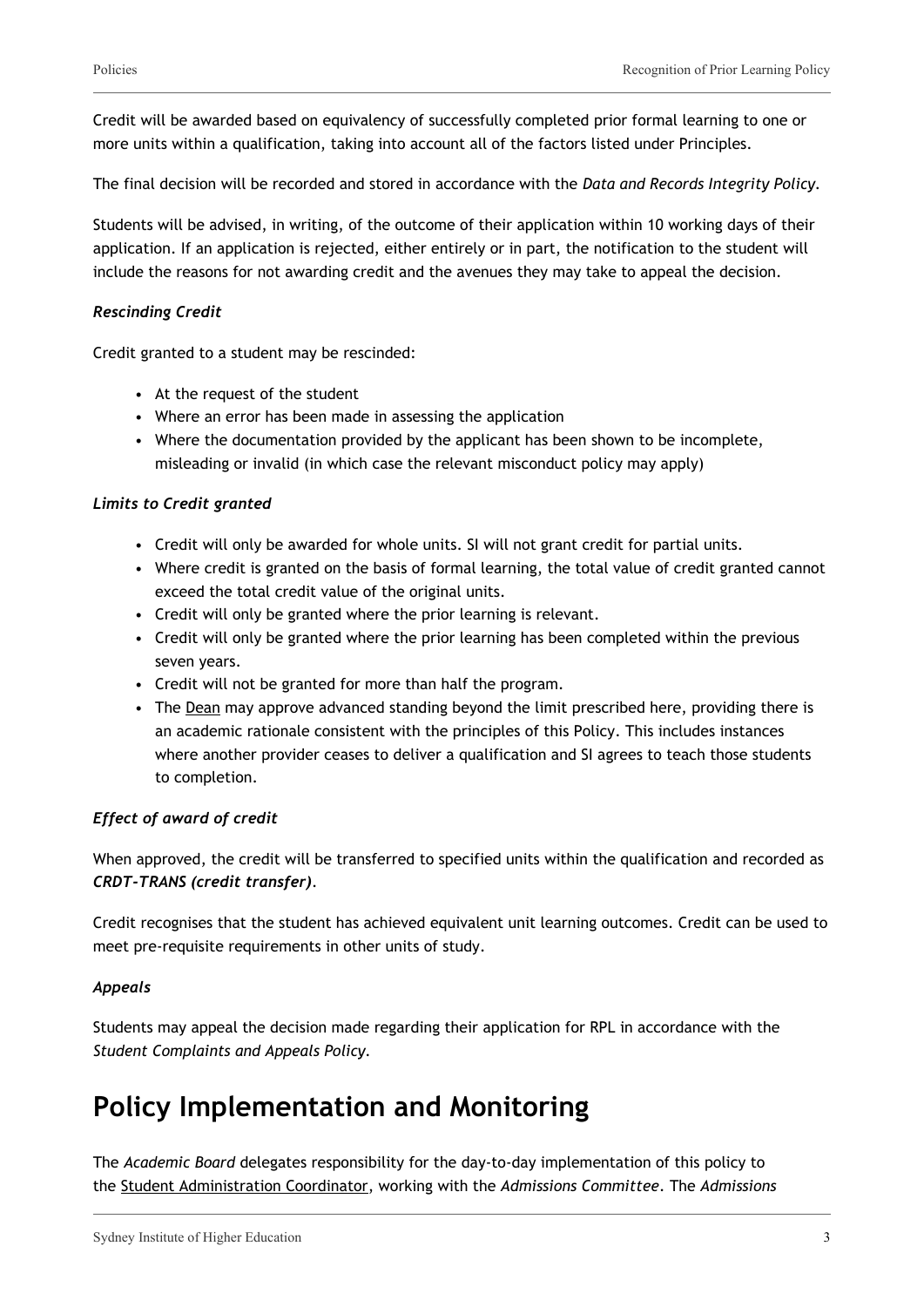*Committee* will make all academic decisions and carry out annual reviews which will be considered by the *Academic Board* in accordance with the *Compliance Calendar*.

Credit decisions will be periodically reviewed. General reviews will assess whether decisions do not academically disadvantage students, that they meet the intended aims of this Policy, and remain current. The specific review will include tracking the progress of students granted credit to assess whether their progress is comparable to other students. These reviews will be presented to the *Academic Board* on a yearly basis.

The *Academic Board* will review all periodic reports from relevant committees and staff members, in accordance with the *Compliance Calendar*.

Additionally, the *Academic Board* will review all relevant student complaints, concerns raised by staff members, and instances of student or staff misconduct in accordance with the *Compliance Calendar*.

Based on these monitoring activities, the *Academic Board*, in accordance with the *Compliance Calendar*, must provide a report to the *Corporate Governance Board* and ensure that findings are taken into account in monitoring all student admissions process, and with planning, quality assurance and improvement processes overall.

## **Definitions**

**Academic Board**: the SI governing body responsible for academic oversight, including SI learning and teaching environment and practices, program development and approval, workforce planning, research and scholarship, and academic policies and procedures. The *Academic Board* advises the *Corporate Governance Board* on academic matters.

**Credit points**: Points gained for each unit a student passes as they progress through the program. The student must gain a specified number of credit points in order to graduate.

**Formal learning**: Learning that takes place through a structured program that leads to the attainment of a formally recognised qualification.

**Informal learning**: Learning that takes place outside of a formal program of study.

**Recognition of Prior Learning (RPL)**: A process that enables students to claim credit for prior formal, informal, and non-formal learning towards their studies at SI.

## *Review Schedule*

This policy will be reviewed by the Academic Board every three years.

| Version History |              |                |                 |                   |
|-----------------|--------------|----------------|-----------------|-------------------|
| Version number: | Approved by: | Approval date: | Revision notes: | Next review date: |